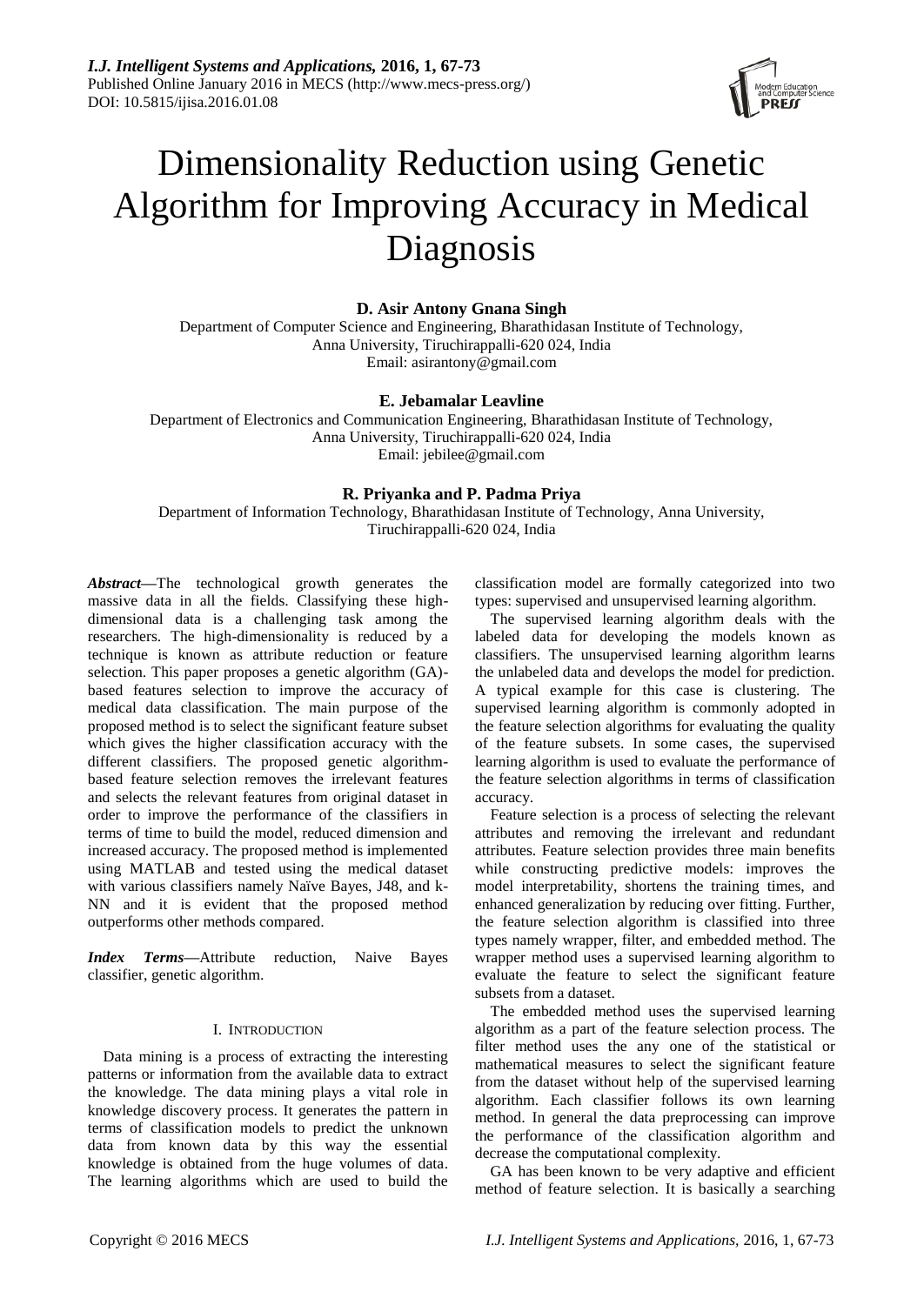algorithm based on natural genetics and natural selection. It is an optimization technique, a population-based and algorithmic search heuristic method. The operations in a GA are iterative procedures manipulating one population of chromosomes to produce a new population through genetic functions such as crossover (recombination between two single chromosomes) and mutation (randomly changes the chromosomes).

This paper proposes a wrapper-based feature selection method combining the supervised learning algorithm for evaluate the feature subset searched by the genetic algorithm from a high-dimensional data. In order to evaluate the performance of the proposed method the classifiers namely k- Nearest Neighbor Algorithm (k-NN), Na *ive* Bayes (NB), and J48 are used.

The rest of the paper is organized as follows: Section II reviews the literature. In Section III the proposed method is described. In Section IV, the implementation details are elaborated. Section V presents and discusses the experimental results and Section VI concludes the paper.

## II. RELATED WORKS

This section details the various research works which are related to the proposed method. Lior Rokach et al. developed a genetic algorithm-based feature selection to solve the classification problem. In this paper, a new encoding algorithm was also proposed for evaluating the fitness function of multiple, obvious tree classifier [1]. Magnus Erik et al. presented a genetic algorithm for feature selection in data mining and they showed that the feature selection can be used to avoid feature induced over fitting [2].

M. Analoui et al. proposed a feature reduction of nearest neighbor classifier using genetic algorithm. In this approach, each value is first normalized by a linear equation then scaled by the weight prior to testing, training and classification [3]. The Pier luca lanzi et al. developed a fast feature selection with genetic algorithm. In this paper, a filter approach is used and also this approach shows that the feature selection requires a large amountof CPU time to reach a good solution on large datasets [4].

The Zili Zhang and Pengyi Yang proposed an ensemble of classifiers with GA-based feature selection. The authors of this paper developed a novel hybrid algorithm which is combination of multi objective genetic algorithm and ensemble of classifiers. The GA-ensemble approach was evaluated on various datasets and compared its performance using various classifiers [5].

Li Zhuo et al. presented a GA-based wrapper feature selection method for classification of hyper spectral images using support vector machine. This method follows wrapper and filter approach [6]. Amira Sayed et al. presented a genetic algorithm-based feature selection method for anomaly detection. In this paper, several feature selection techniques were used including principle component analysis (PCA), sequential floating, and correlation-based feature selection [7].

Laetitia Jourdan developed a GA for feature selection in data mining for genetics. They specified two approaches: first one is heuristic approach and second one is clustering-based feature selection approach. Diseases dataset such as obesity, diabetes were used to test their method [8]. Younes Chtioui et al. presented a feature selection by genetic algorithm which is an application to seed discrimination by artificial vision. The performance of this method was evaluated on a practical pattern recognition problem, which deals with the discrimination between four seeds (two cultivated and two adventitious seed species). In this paper, nearest neighbor (k-NN) classification method was used for classification [9].

Cheng-Lung Huang et al. proposed a feature selection based on the GA and optimization with SVM. The ultimate aim was to optimize the feature subset and parameters without deteriorating the SVM classification accuracy. In this paper GA was compared with the grid algorithm [10]. The Yi Sun and Lijun Yin presented a feature selection based on the genetic algorithm to solve the problem of face recognition and a generic model is used to construct the features for 3D facial expressions. This approach evidences that this type of feature selection is very useful to face modeling [11].

Haleh Vafaie et al. presented a feature selection approach based on greedy-like search and genetic algorithm. In this paper, the authors presented a comparison between these two approaches, and identified that the GA-based method produced the better performance [12]. A. Srikrishna et al. also presented GAbased feature selection. This method reduces the computational complexity and achieves better performing clustering [13]. Haleh Vafaie et al. presented a genetic algorithm-based approach to develop the rules for identifying the suitable variable subset for the texture classification tasks and observed that it also can be used in rule induction machine learning systems [14]. W. Siedlecki et al. presented the usage of the genetic algorithm for selecting the necessary feature subsets form the large dataset [15].

This genetic algorithm can also be employed for various applications in machine learning. It enhances the object grouping techniques such as clustering in unsupervised learning to obtain the optimal clustercenters for object clustering [16]. In pattern recognition, the genetic algorithm can be used for detection operations including face recognition [17], handwritten digits [18], gas-insulated system and etc. [19]. Further, the GA based approaches are employed to search the needed or unneeded image region for split or merging process in image segmentation [20]. This is also used as a searching mechanism in flow shop sequencing [21].

From this literature review it is obvious that the GAbased searching technique plays a significant role in the field of the data mining as well as the feature selection process. Hence, genetic algorithm is employed in our proposed approach as the searching algorithm in the feature selection process. The supervised learning algorithm is employed for evaluating the feature subsets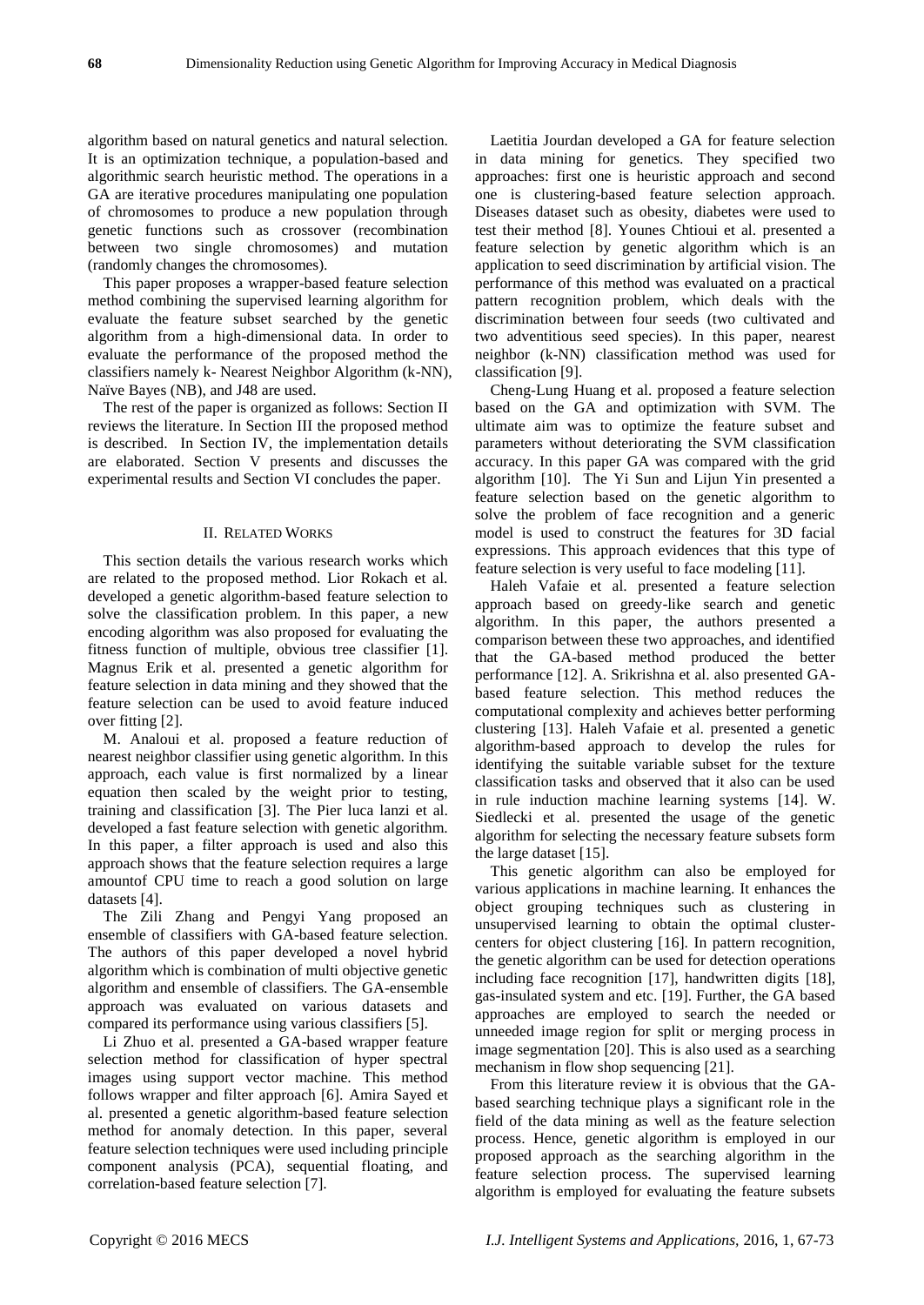hence the proposed approach is a wrapper-based feature selection method.

## III. PROPOSED GENETIC ALGORITHM BASED FEATURE **SELECTION**

GA was originally used to select binary strings and a number of authors have discussed the use of GA in feature selection. One of the significant characteristics of GA is that it has been evolved in such a way to explore inter-dependencies between the bits in a string and hence it is very much suitable for the feature selection problem where we look for dependencies between features and select the best ones that contribute to the classification or recognition performance. In most of the cases it performs better than the forward and backward search algorithms in terms of number of evolutions to reach minimum [22].

The probability of getting an optimal feature subset for classification is high when GA is employed for feature selection with suitable fitness functions and possible considerations [23]. Taking these advantages, a feature selection scheme based on genetic algorithm is proposed. The proposed wrapper based feature selection method takes the advantage of the supervised learning algorithm to evaluate the significance of the feature subset and employs the genetic algorithm to optimize the searching of features in feature selection process. The performance of the proposed method is tested on the medical dataset with various classifiers.

#### *A. Proposed Feature Selection Algorithm*

Genetic algorithm (GA) is a method for moving to a new population from an existing population of chromosomes using a natural selection method. It has two operators namely crossover and mutation. Crossover exchanges subparts of two chromosomes or it performs recombination between two single chromosomes. Mutation randomly changes the allele values of some locations in the chromosome. GA evaluates the fitness of each and every individual; this means that the superiority of the results is achieved through a fitness function. The suitable chromosome has higher probability to choose for the next generation formation.

If the fittest of the chromosome in a population cannot meet the requirement, crossover and mutation functions will be carried out. The functions are carried out repeatedly until the acceptable result is obtained. The operations of the algorithm are explained in the following section and Table 1 shows the terminology of human genetics and their equivalent in GA.

#### *B. Operations of the Proposed Algorithm*

The operational steps of the proposed algorithm are population initialization, performing crossover and mutation, fitness evaluation, and stopping criteria as depicted in Figure 1.

This algorithm initially assigns binary search space, as the chromosomes are bit strings and each bit represents each feature of the training dataset. This initial population is created (randomly) with the assumption that a gene value '1' represents the particular feature that is to be selected for evaluation which maintains the same position of the gene value (same index) and if it is '0', the feature is not selected which maintains the position of the gene value.

The parents are randomly selected and their length is same as the total number of features (i.e. if the total number of feature is 5 then the chromosomes contain 5 genes that means 5 bits).

Second step performs the crossover operation. Two parents i.e. two individuals (chromosomes) are combined together to form a child (new chromosome). This crossover operation is carried out with four methods based on the logical operations such as single point crossover operation, XOR operation, OR operation, and AND operation the sample of these operations are depicted in Figure 3 where  $P_1$  and  $P_2$  are parents, and the  $C_1$  and  $C_2$  are the children.

Table 1. Terminology of human genetics and their equivalent in GA

| S. No. | Human genetics<br>terminology | GA terminology   |  |  |
|--------|-------------------------------|------------------|--|--|
|        | Chromosomes                   | Bit strings      |  |  |
| 2      | Genes                         | <b>Features</b>  |  |  |
| 3      | Allele                        | Feature value    |  |  |
|        | Locus                         | Bit position     |  |  |
| 5      | Genotype                      | Encoded string   |  |  |
| 6      | Phenotype                     | Decoded genotype |  |  |



Fig.1. Flowchart representation of the proposed algorithm

Third step performs the mutation operation that randomly changes the allele values from crossover child (C) to produce the next generation. Figure 4 shows the flip bit-based crossover on a child (C) with the random

Copyright © 2016 MECS *I.J. Intelligent Systems and Applications,* 2016, 1, 67-73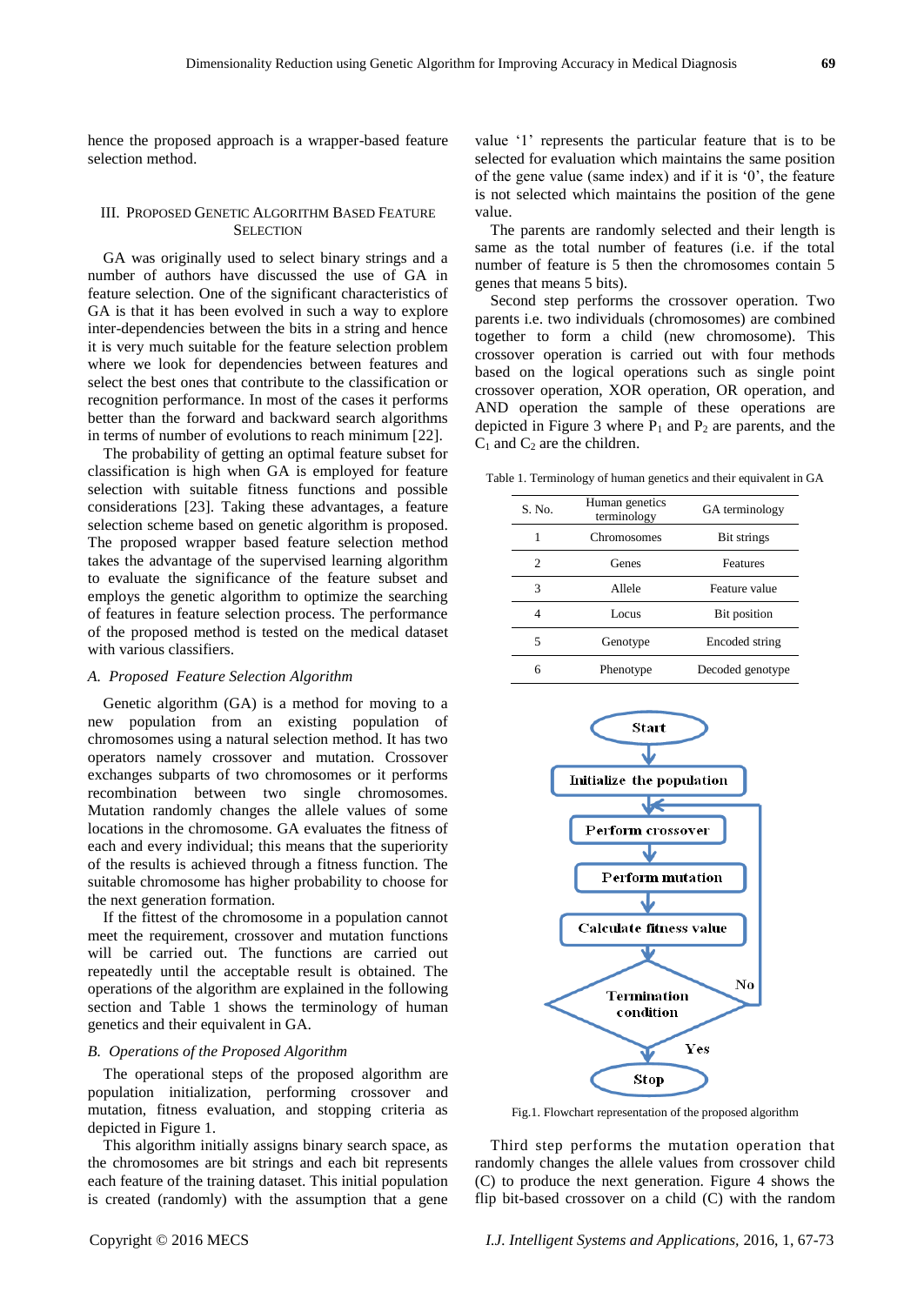mute at the fourth position of C (bit '1'). The produced next generation (new chromosome : 1 1 1 0 0 1 1 1) denotes that as mentioned earlier the dataset contains the total number of 8 features since the chromosome contains 8 bits and each bit represents the index of each feature of the dataset. Then the features corresponding to the 0 chromosome value are discarded thereby the new subset is obtained from the dataset such as  $f_1, f_2, f_3, f_6, f_7, f_8$  where the  $f_4$  and  $f_5$  are discarded since the bit position representing 0.

| Chromosome |
|------------|
|------------|

Fig.2. Representation of the chromosome for the dataset containing 8 features

| $P_1$ : | 1 | 0              | 1 | 0              | 0              | $\mathbf{1}$ | 1            | 1            |  |
|---------|---|----------------|---|----------------|----------------|--------------|--------------|--------------|--|
| $P_2$ : | 1 | 1              | 1 | 1              | 0              | 1            | 1            | 0            |  |
| $C_1$ : | 1 | $\overline{0}$ | 1 | $\overline{0}$ | $\bf{0}$       | $\bf{0}$     | 1            | $\bf{0}$     |  |
| $C_2$ : | 1 | 1              | 1 | 1              | $\overline{0}$ | 1            | $\mathbf{1}$ | $\mathbf{1}$ |  |
| (a)     |   |                |   |                |                |              |              |              |  |
| $P_1$ : | 1 | 0              | 1 | 0              | 0              | 1            | 1            | 1            |  |
| $P_2$ : | 1 | 1              | 1 | 1              | $\bf{0}$       | $\bf{0}$     | 1            | $\bf{0}$     |  |
| C:      | 0 | 1              | 0 | 1              | 0              | 1            | 0            | 1            |  |
| (b)     |   |                |   |                |                |              |              |              |  |
| $P_1$ : | 1 | 0              | 1 | 0              | 0              | 1            | 1            | 1            |  |
| $P_2$ : | 1 | 1              | 1 | 1              | $\bf{0}$       | $\bf{0}$     | 1            | 0            |  |
|         |   |                |   |                |                |              |              |              |  |

| C:      |   |          |              |          | 0        |   |  |  |  |
|---------|---|----------|--------------|----------|----------|---|--|--|--|
| (c)     |   |          |              |          |          |   |  |  |  |
| $P_1$ : | 1 | $\bf{0}$ | $\mathbf{1}$ | $\bf{0}$ | $\bf{0}$ |   |  |  |  |
| $P_2$ : |   |          |              |          | $\bf{0}$ | 0 |  |  |  |

(d)

Fig.3. The crossover operation (a) single point (b) XOR (c) OR (d) AND

0  $\bf{0}$  0

1

0

In the fourth step, the fitness value is calculated from the obtained feature subset from step 3. The classification accuracy is considered as the fitness value to validate the generated subset. Therefore the NB classifier is used to calculate the classification accuracy of the generated subset. If the classification accuracy (fitness value) satisfies the termination condition, this feature subset is

# IV. IMPLEMENTATION

## *A. System Specification and Dataset*

The proposed method is implemented using MATLAB with the system specification 4 GB RAM, 120 GB Hard Disk, Windows Vista operating system, Dual core Intel Processor. The performance of the proposed method is evaluated using the diabetes dataset which contains the 8 attributes and 768 instances.

## *B. Performance Evaluation of the Proposed Method*

Formally, the classification algorithms are used to evaluate the significance of the feature subset selected by the feature selection algorithm. The classification algorithms are a type of supervised machine learning. In this paper, the classification algorithms namely Na  $\ddot{v}$ e Bayes (NB), J48 and IB1 are used to evaluate the performance of the feature selection methods.

## *1) NB Classification Algorithm*

This is a probabilistic based algorithm that builds a probabilistic model based on the dataset with the selected feature. This probabilistic model is known as classifier. The input is given in the form of instances. The instance can be denoted as  $X=(x_1, x_2, ..., x_n)$ , where  $x_i$  denotes the feature values on 'n' number of features that are selected by the feature selection algorithm. The probability of predicting the possible class label  $c_i$  (i = 1,2,..., k) for a particular instance  $x_i$  is denoted as  $p(c_i|x_1, x_2, \ldots, x_n)$ . In this context, the posterior and prior probability are calculated in order to predict the class label c<sub>i</sub> for a given instance  $x_i$  [24,25].

# *2) J48 Classification Algorithm*

This is a tree based classification algorithm. Initially, it receives the dataset and calculates the weight of the features using any feature ranking algorithm such as information gain. The node that contains higher weight than that node is under consideration as the root node to form a tree structure from the training dataset. Then the tree is further expanded through the higher weight feature node until all the nodes contain the single class label. The prediction of the class label for a given instance is carried out based on the constructed tree. This tree is also called as decision tree for predicting a label of a particular instance [26].

#### *3) IB1 Classification Algorithm*

This is an instance based classification algorithm. In this algorithm, the nearest neighbor principle is followed in order to carry out the prediction of the label for an unlabeled instance [27].

# *C. Performance Evaluation Metrics*

C:

1  $\mathbf{0}$ 1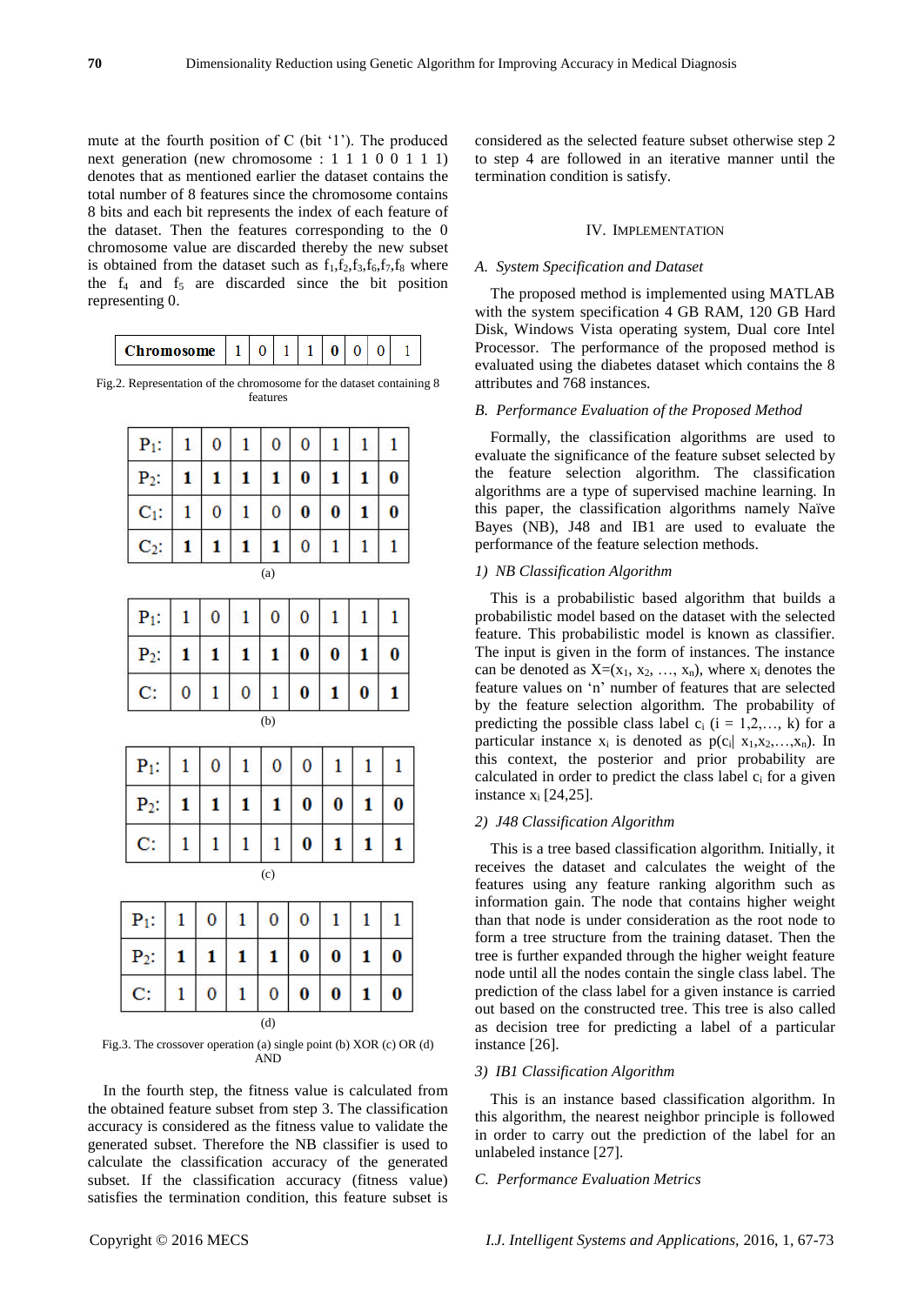The performance is evaluated in terms of runtime, number of feature selected [28], and the accuracy produced with the various classifiers such as Na  $\ddot{v}$ e Bayes, k-NN, and J48

## *1) Classification Accuracy*

The classification accuracy is calculated using the formula  $A=(a+d)/(a+b+c+d)$  where 'a' is the number of correctly classified negative instances, 'b' is the number of incorrectly classified positive instances, 'c' is the number of incorrectly classified negative instances, and 'd' is the number of correctly classified positive instances.

# *2) Number of Features Selected*

This is the number of features selected after applying the proposed GA-based feature selection algorithm.

# *3) Runtime*

This is the total runtime of the proposed algorithm in MATLAB environment with the specifications mentioned earlier and it is measured in seconds.

## *D. Experiment Procedure*

The experimental procedure is illustrated in Figure 5. Initially, the original dataset with full features is given to the proposed algorithm and then the original dataset is reduced to a set of selected features. Then these selected features are divided into two dataset namely training dataset and test dataset. Then the NB, k-NN, and J48 supervised learning algorithms are used to build the classifier using the training dataset and the test dataset is used to evaluate the accuracy of the classifier in the iterative manner (i.e. 10-fold cross validation) and averaged to obtain the accuracy.

|             |  |  | N |  |  |
|-------------|--|--|---|--|--|
| 'rossoverC: |  |  |   |  |  |

Fig.4. Mutation operation with the fourth positioned bit of the child is muted



Fig.5. Experimental procedure

The experiment is conducted with four different methods as illustrated in Figure 5. In order to conduct the experiment and obtain the results for the proposed algorithm, the four experimental methods are formed

#### V. RESULTS AND DISCUSSION

The obtained results of classification accuracy, number of feature selected, and the runtime of the different methods are tabulated in Table 2. The experimental methods M1, M2, M3, and M4 differ from each other in terms of crossover operation. M1 uses AND operation, M2 uses XOR operation, M3 employs OR operation and M4 uses a single point crossover operation. For all the four methods, flip bit method is used to perform mutation operation.

Figure 6 to Figure 8 show the results on number of feature selected, classification accuracy, and runtime of the different methods. From Figure 6, it is evident that the methods M1 and M2 are reducing the number of features in similar quantities. M3 and M4 are performing almost equally. The methods M1 and M2 have reduced more number of features than M3 and M4.



Fig.6. The number of feature selected with respect to the feature selection method



Fig.7. The classification accuracy against the feature selection method

Figure 7 shows that the NB classifier produces the better accuracy with all the methods compared to other classifiers. J48 produces better accuracy compared to the k-NN classifier except with the method M4. The method M3 produces the overall better accuracy compared to all other methods with all the classifiers.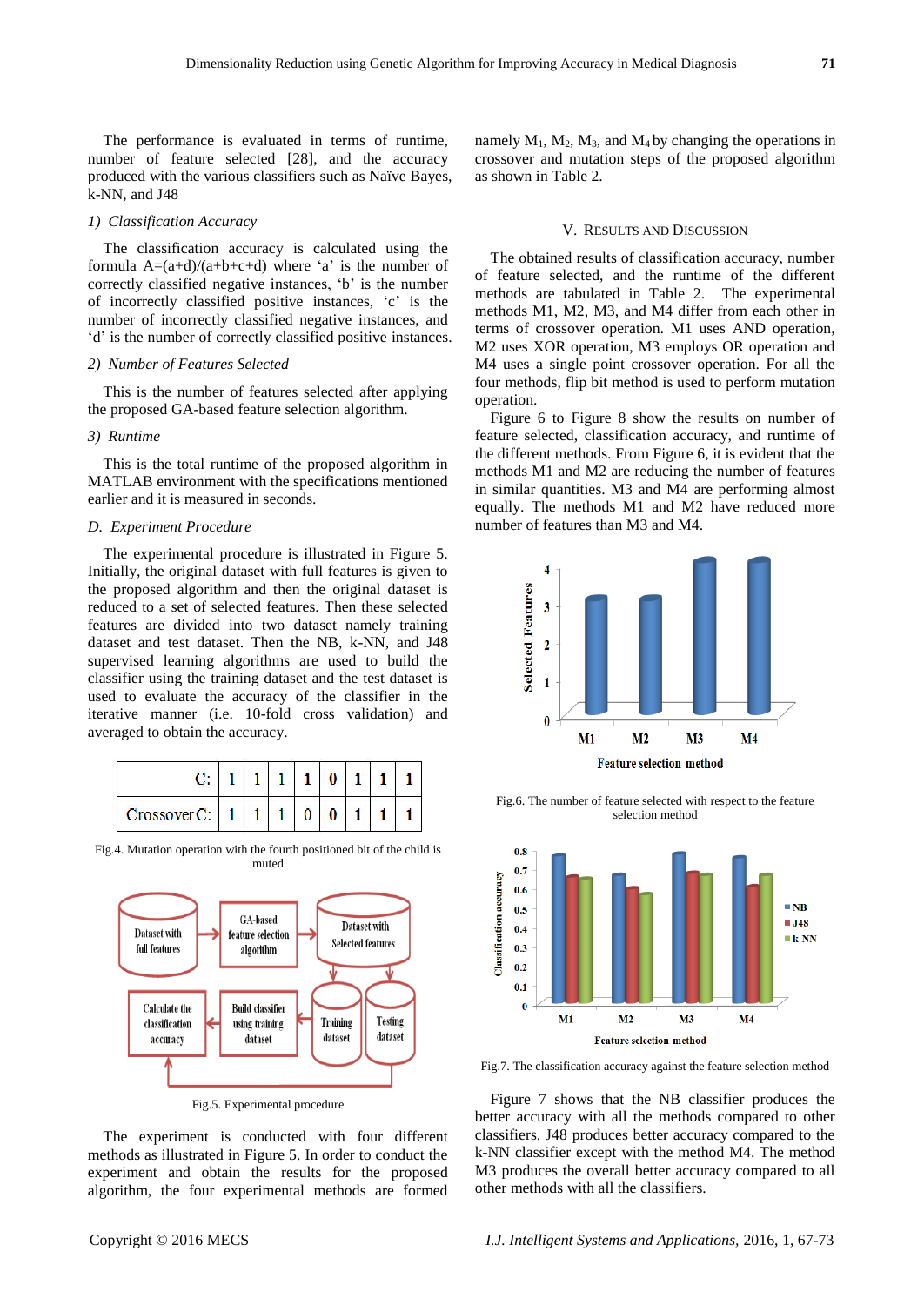|                        |                        | Classification accuracy                                                                |   |                  |      |      |        |      |
|------------------------|------------------------|----------------------------------------------------------------------------------------|---|------------------|------|------|--------|------|
| Experimental<br>Method | Crossover<br>operation | No. of<br><b>Mutation</b><br>No. of<br>selected<br>Iterations<br>operation<br>features |   | Runtime<br>(Sec) | NB   | J48  | $k-NN$ |      |
| M1                     | <b>AND</b>             | Flip bit                                                                               | 3 | 10               | 1.71 | 0.76 | 0.65   | 0.64 |
| M <sub>2</sub>         | <b>XOR</b>             | Flip bit                                                                               | 3 | 10               | 2.10 | 0.66 | 0.59   | 0.56 |
| M <sub>3</sub>         | <b>OR</b>              | Flip bit                                                                               | 4 | 10               | 2.10 | 0.77 | 0.67   | 0.66 |
| M4                     | Single<br>point        | Flip bit                                                                               | 4 | 10               | 1.90 | 0.75 | 0.60   | 0.66 |

Table 2. Comparison of number of feature selected, runtime, and classification accuracy against the four feature selection methods



Fig.8. The runtime against the feature selection method

From Figure 8, it is observed that the method M1 takes less time compared to all other methods and methods M2 and M3 consume more or less similar time.

In general, the wrapper approach produces the higher accuracy for the supervised learner which is adopted for evaluating the feature subset thus the proposed system produces the better accuracy with NB classifier.

## VI. CONCLUSION AND FUTURE ENHANCEMENT

This paper proposed a genetic algorithm-based wrapper feature selection for medical data classification. The experiment is conducted with four experimental strategies. The proposed system accommodates the genetic algorithm (GA) to search and form the feature subsets and the Naïve Bayes classifier as the evaluation tool to select the significant feature subset. The performance of the proposed method is evaluated with the well established classifiers such as Na  $\bar{v}$ e Bayes, J48 and k-NN. The performance of the proposed method is analyzed in terms of number of features reduced, algorithm runtime, and the classification accuracy produced with different classifiers. From the conducted experiments, it is evident that the proposed method outperforms other methods compared and produces better accuracy for the classifier which is adopted as the feature evaluation mechanism in the feature selection process. Hence this proposed method is well suited for the medical application where the classification algorithm is predefined.

As a future enhancement of this proposed method, this method can be combined with other natural selection algorithms for searching strategy and other classifiers as evaluation mechanism.

#### **REFERENCES**

- [1] Rokach Lior, "Genetic algorithm-based feature set partitioning for classification problems," *Pattern Recogn*, vol. 41, pp.1676-1700, 2008.
- [2] Magnus Erik and Hvass Pedersen, Genetic Algorithms for Feature Selection in Data Mining, Pedersen (971055) Daimi, University of Aarhus, November 2003.
- [3] Analoui, M., and M. Fadavi Amiri. "Feature reduction of nearest neighbor classifiers using genetic algorithm." *World Acad Sci Eng Technol*, vol. 17, pp. 36-39, 2003.
- [4] Lanzi, Pier Luca, "Fast feature selection with genetic algorithms: a filter approach," IEEE International Conference on Evolutionary Computation, pp. 537-540, 1997.
- [5] Zhang, Zili, and Pengyi Yang, "An ensemble of classifiers with genetic algorithm Based Feature Selection," IEEE intelligent informatics bulletin, vol. 9, pp. 18-24, 2008.
- [6] Zhuo, Li, Jing Zheng, Xia Li, Fang Wang, Bin Ai, and Junping Qian. "A genetic algorithm based wrapper feature selection method for classification of hyperspectral images using support vector machine," Geoinformatics 2008 and Joint Conference on GIS and Built Environment: Classification of Remote Sensing Images, pp. 71471J-71471J, 2008.
- [7] Aziz, Amira Sayed A., Ahmad Taher Azar, Mostafa A. Salama, Aboul Ella Hassanien, and SE-O. Hanafy, "Genetic algorithm with different feature selection techniques for anomaly detectors generation." IEEE Federated Conference on Computer Science and Information Systems (FedCSIS), pp. 769-774, 2013.
- [8] Jourdan, Laetitia, Clarisse Dhaenens, and El-Ghazali Talbi, "A genetic algorithm for feature selection in data-mining for genetics." 4th Metaheuristics International Conference Porto, pp. 29-34, 2001.
- [9] Chtioui, Younes, Dominique Bertrand, and Dominique Barba, "Feature selection by a genetic algorithm. Application to seed discrimination by artificial vision." J Sci Food Agric, vol. 76, pp. 77-86, 1998.
- [10] Huang, Cheng-Lung, and Chieh-Jen Wang, "A GA-based feature selection and parameters optimization for support vector machines", Expert Syst Appl, vol. 31, pp. 231-240, 2006.
- [11] Sun, Yi, and Lijun Yin. "A genetic algorithm based feature selection approach for 3D face recognition." The Biometric Consortium Conference, (Hyatt Regency Crystal City, Arlington, Virginia USA), 2005.